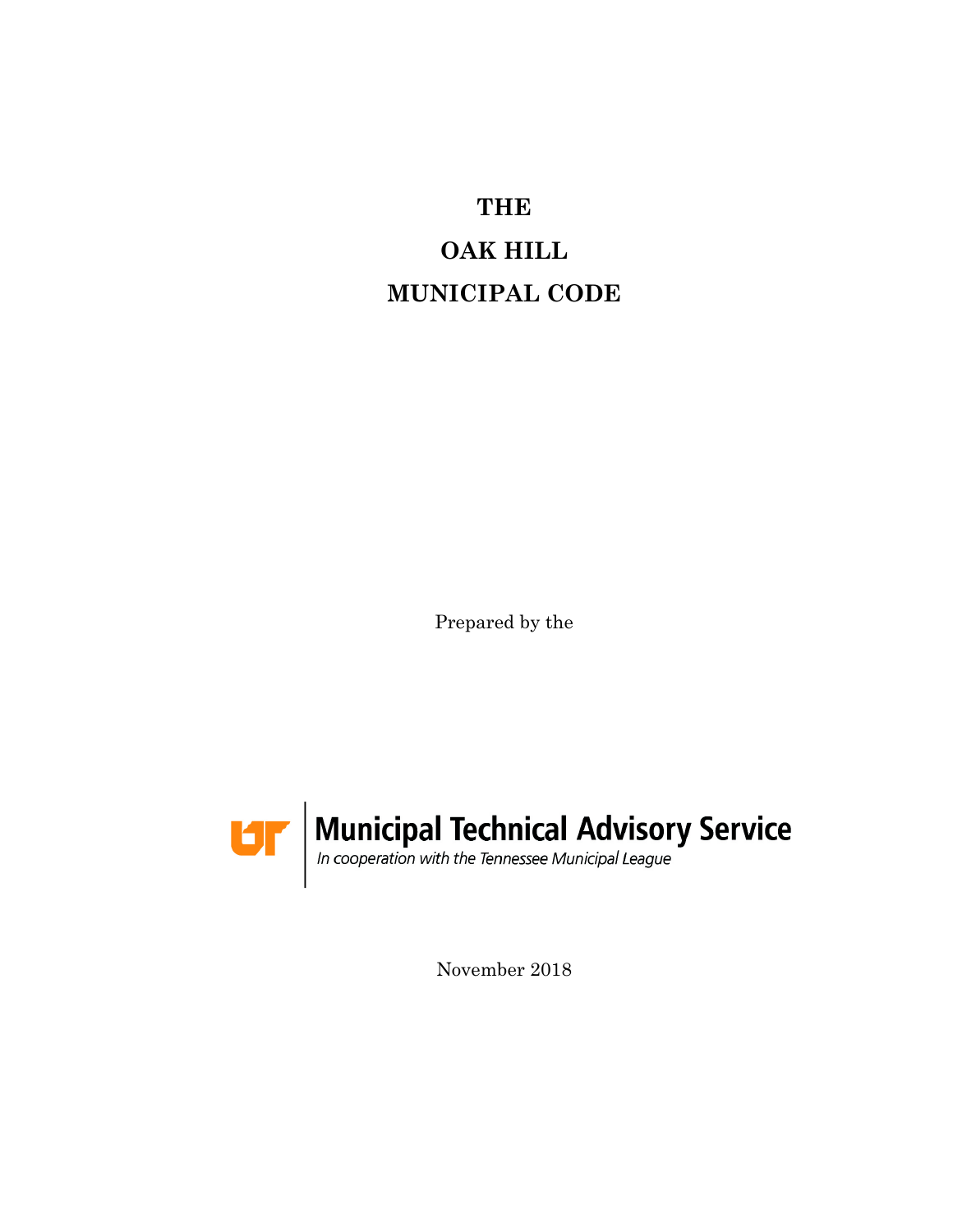*Change 1 November 10, 2020*

#### **CITY OF OAK HILL, TENNESSEE**

#### **MAYOR**

Dale Grimes

#### **VICE MAYOR**

Winston Evans

#### **COMMISSIONERS**

John DeLuca David Demarco Joy O'Dell

#### **CITY MANAGER**

Travis Mortimer

#### **CITY ATTORNEY**

Marshall Albrighton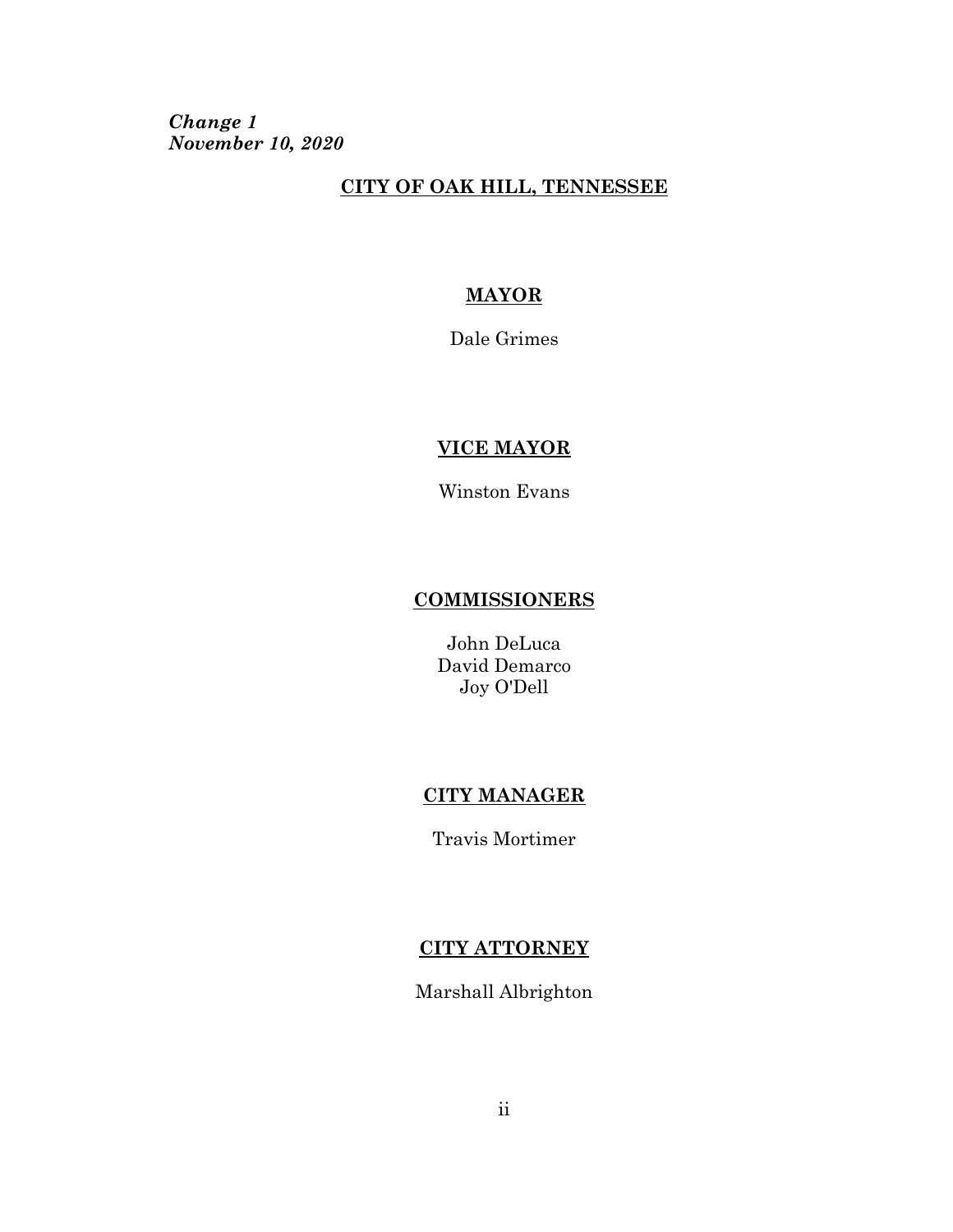#### **PREFACE**

The Oak Hill Municipal Code contains the codification and revision of the ordinances of the City of Oak Hill, Tennessee. By referring to the historical citation appearing at the end of each section, the user can determine the origin of each particular section. The absence of a historical citation means that the section was added by the codifier. The word "modified" in the historical citation indicates significant modification of the original ordinance.

The code is arranged into titles, chapters, and sections. Related matter is kept together, so far as possible, within the same title. Each section number is complete within itself, containing the title number, the chapter number, and the section of the chapter of which it is a part. Specifically, the first digit, followed by a hyphen, identifies the title number. The second digit identifies the chapter number, and the last two digits identify the section number. For example, title 2, chapter 1, section 6, is designated as § 2-106.

By utilizing the table of contents, code index and the analysis preceding each title and chapter of the code, together with the cross references and explanations included as footnotes, the user should locate all the provisions in the code relating to any question that might arise. However, the user should note that most of the administrative ordinances (e.g. Annual Budget, Zoning Map Amendments, Tax Assessments, etc...) do not appear in the code. Likewise, ordinances that have been passed since the last update of the code do not appear here. Therefore, the user should refer to the city's ordinance book or the city recorder for a comprehensive and up to date review of the city's ordinances.

Following this preface is an outline of the ordinance adoption procedures, if any, prescribed by the city's charter.

The code has been arranged and prepared in loose-leaf form to facilitate keeping it up to date. MTAS will provide updating service under the following conditions:

(1) That all ordinances relating to subjects treated in the code or which should be added to the code are adopted as amending, adding, or deleting specific chapters or sections of the code (see section 7 of the adopting ordinance).

(2) That one copy of every ordinance adopted by the city is kept in a separate ordinance book and forwarded to MTAS annually.

(3) That the city agrees to pay the annual update fee as provided in the MTAS codification service charges policy in effect at the time of the update.

When the foregoing conditions are met MTAS will reproduce replacement pages for the code to reflect the amendments and additions made by such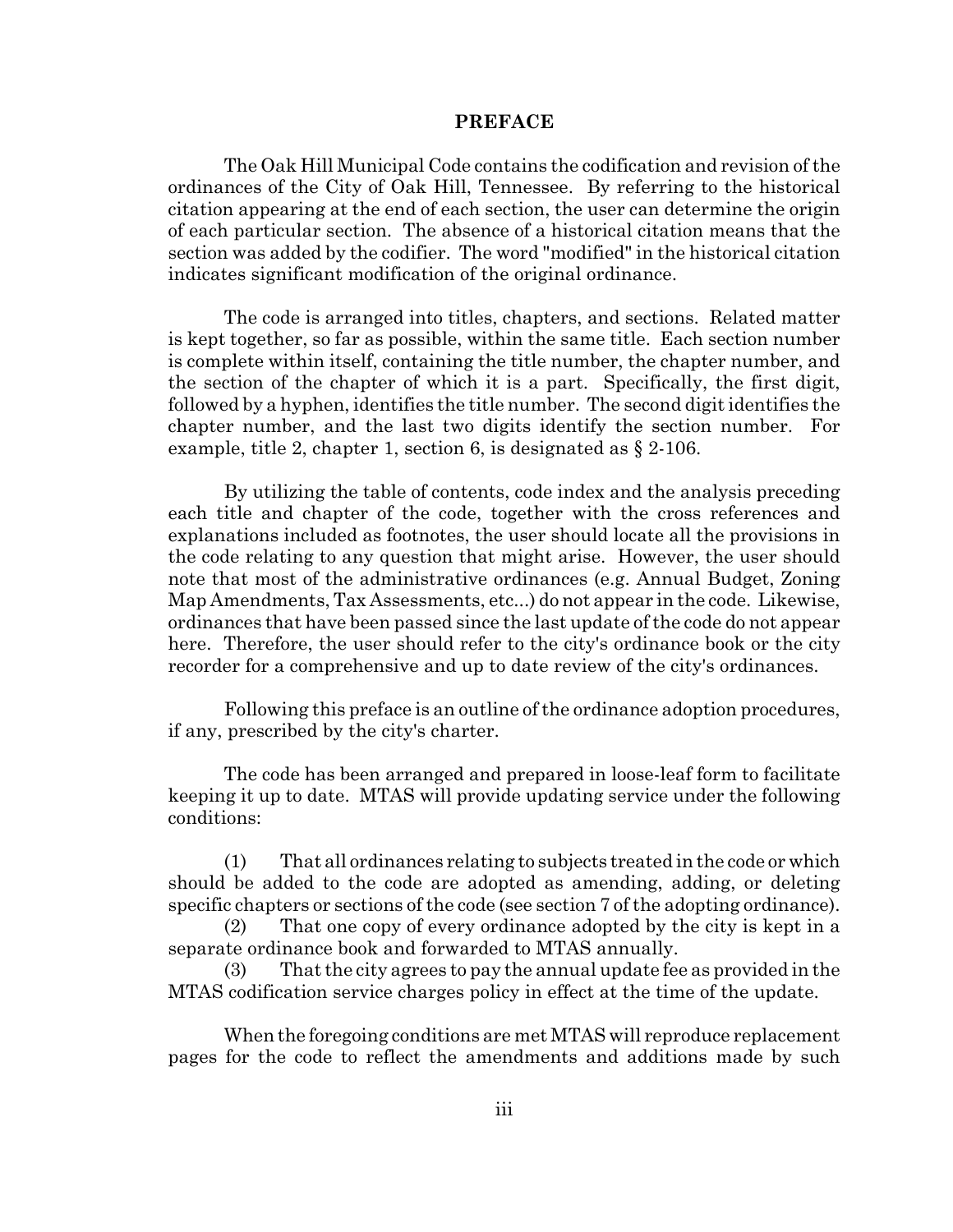ordinances. This service will be performed at least annually and more often if justified by the volume of amendments. Replacement pages will be supplied with detailed instructions for utilizing them so as again to make the code complete and up to date.

The able assistance of the codes team: Kelley Myers and Nancy Gibson is gratefully acknowledged.

Codification Consultant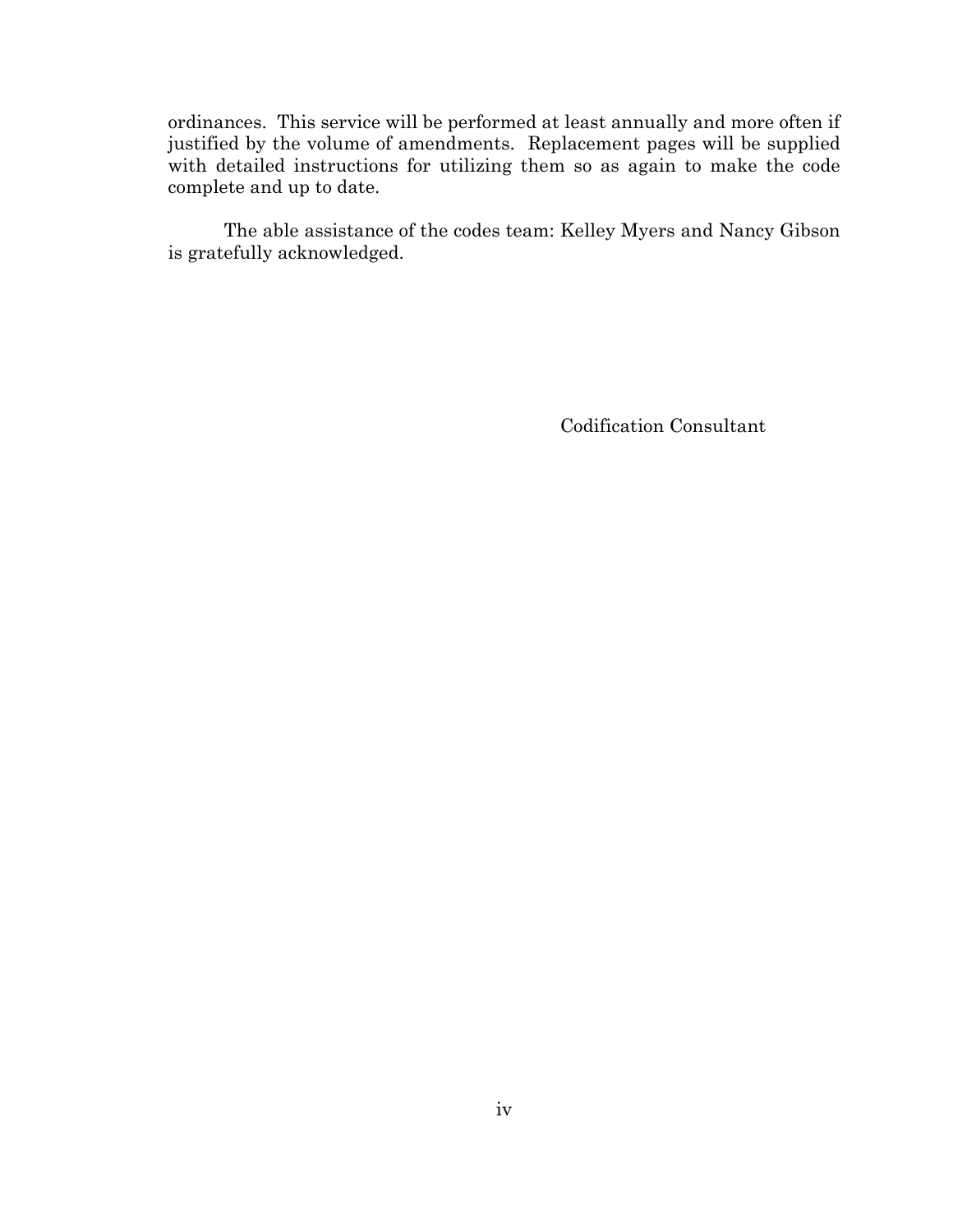#### **ORDINANCE ADOPTION PROCEDURES PRESCRIBED BY THE CITY CHARTER**

- 1. General power to enact ordinances: (6-19-101)
- 2. All ordinances shall begin, "Be it ordained by the City of  $\frac{1}{\sqrt{2\pi}}$ as follows:" (6-20-214)
- 3. Ordinance procedure
	- (a) Every ordinance shall be read two (2) different days in open session before its adoption, and not less than one (1) week shall elapse between first and second readings, and any ordinance not so read shall be null and void. Any city incorporated under chapters 18-23 of this title may establish by ordinance a procedure to read only the caption of an ordinance, instead of the entire ordinance, on both readings. Copies of such ordinances shall be available during regular business hours at the office of the city recorder and during sessions in which the ordinance has its second reading.
	- (b) An ordinance shall not take effect until fifteen (15) days after the first passage thereof, except in case of an emergency ordinance. An emergency ordinance may become effective upon the day of its final passage, provided, that it shall contain the statement that an emergency exists and shall specify with distinctness the facts and reasons constituting such an emergency.
	- (c) The unanimous vote of all members of the board present shall be required to pass an emergency ordinance.
	- (d) No ordinance making a grant, renewal, or extension of a franchise or other special privilege, or regulating the rate to be charged for its service by any public utility shall ever be passed as an emergency ordinance. No ordinance shall be amended except by a new ordinance. (6-20-215)
- 4. Each ordinance of a penal nature, or the caption of each ordinance of a penal nature, shall be published after its final passage in a newspaper of general circulation in the city. (6-20-218)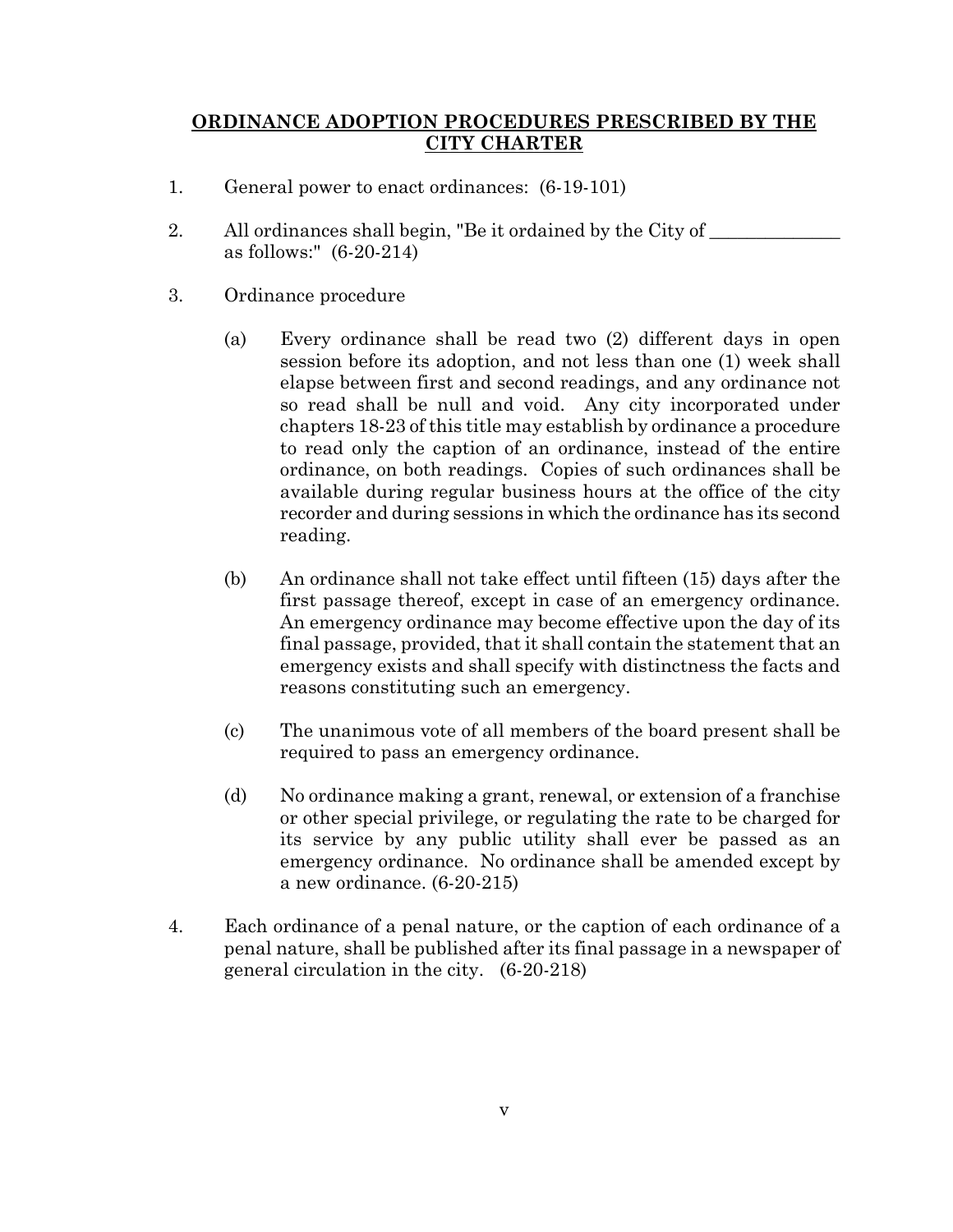*Change 1 November 10, 2020*

# **TABLE OF CONTENTS**

#### **PAGE**

### **INTRODUCTION**

| <b>OFFICIALS OF THE CITY AT TIME OF CODIFICATION  ii</b> |
|----------------------------------------------------------|
|                                                          |
| ORDINANCE ADOPTION PROCEDURES PRESCRIBED BY              |

### **CHARTER**

|          | <b>CODE OF ORDINANCES</b>                                                                                                                                                                                                                                                                                                                                                                            |
|----------|------------------------------------------------------------------------------------------------------------------------------------------------------------------------------------------------------------------------------------------------------------------------------------------------------------------------------------------------------------------------------------------------------|
|          |                                                                                                                                                                                                                                                                                                                                                                                                      |
| TITLE 1. | GENERAL ADMINISTRATION  1-1                                                                                                                                                                                                                                                                                                                                                                          |
|          | <b>CHAPTER</b><br>BOARD OF COMMISSIONERS  1-1<br>$\mathbf{1}$ .<br>2.<br>MAYOR $\ldots \ldots \ldots \ldots \ldots \ldots \ldots \ldots \ldots \ldots \ldots \ldots$<br>3.<br>RECORDER $\ldots \ldots \ldots \ldots \ldots \ldots \ldots \ldots \ldots 1-4$<br>CITY MANAGER $\ldots \ldots \ldots \ldots \ldots \ldots \ldots 1.5$<br>$\overline{4}$ .<br>ADMINISTRATIVE HEARING OFFICER  1-10<br>6. |
| TITLE 2. | BOARDS AND COMMISSIONS, ETC.  2-1                                                                                                                                                                                                                                                                                                                                                                    |
|          | [RESERVED FOR FUTURE USE]                                                                                                                                                                                                                                                                                                                                                                            |
| TITLE 3. |                                                                                                                                                                                                                                                                                                                                                                                                      |
|          | <b>CHAPTER</b>                                                                                                                                                                                                                                                                                                                                                                                       |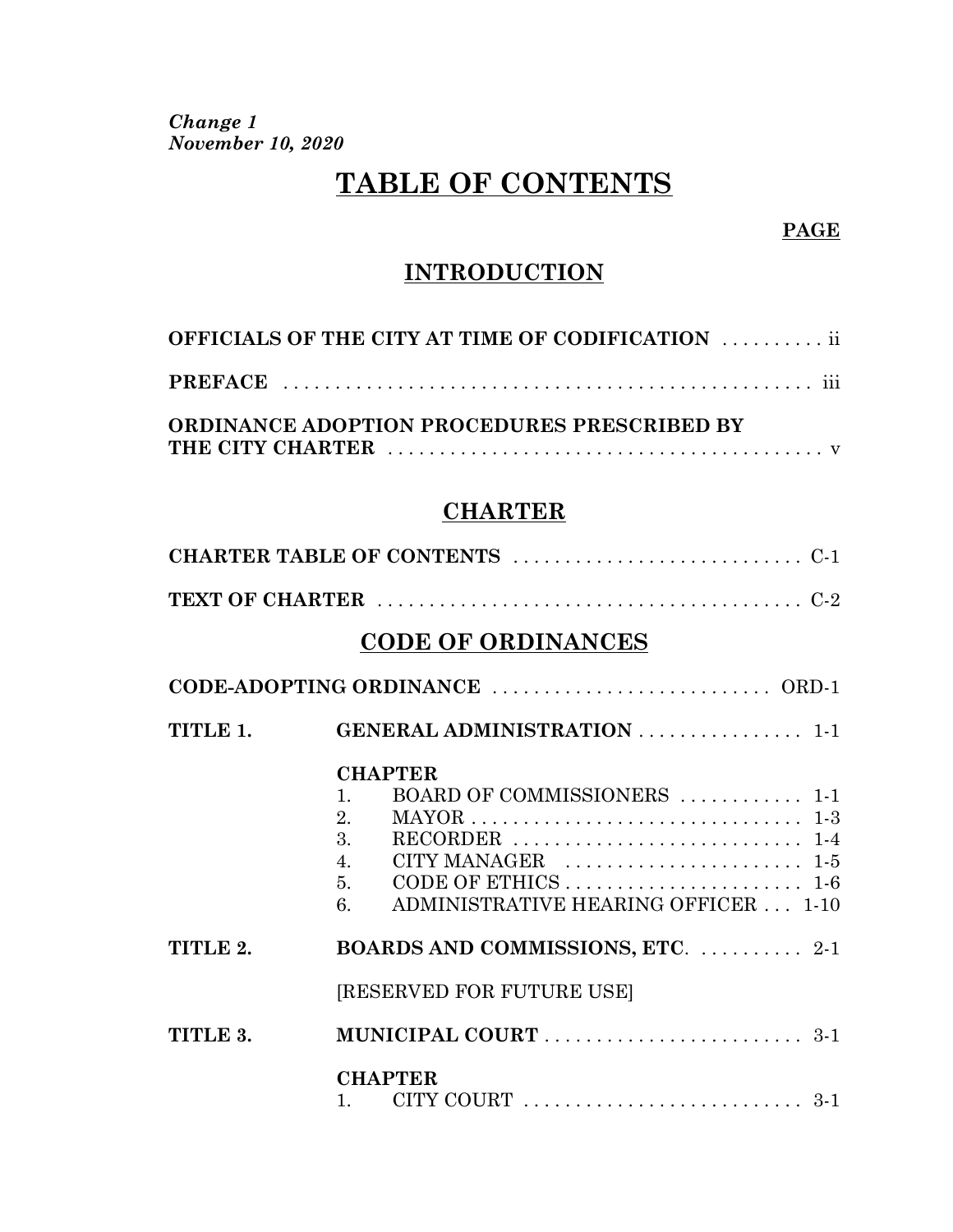# **PAGE**

| TITLE 4. | MUNICIPAL PERSONNEL  4-1                                                                                                               |
|----------|----------------------------------------------------------------------------------------------------------------------------------------|
|          | <b>CHAPTER</b><br>PERSONNEL REGULATIONS  4-1<br>1.<br>TRAVEL REIMBURSEMENT 4-2<br>2 <sub>1</sub>                                       |
| TITLE 5. | MUNICIPAL FINANCE AND TAXATION  5-1                                                                                                    |
|          | <b>CHAPTER</b><br>1.<br>PURCHASING $\ldots \ldots \ldots \ldots \ldots \ldots \ldots 5-2$<br>2.                                        |
| TITLE 6. |                                                                                                                                        |
|          | <b>CHAPTER</b><br>ENFORCEMENT OF ORDINANCES  6-1<br>1.                                                                                 |
| TITLE 7. | FIRE PROTECTION AND FIREWORKS 7-1                                                                                                      |
|          | <b>[RESERVED FOR FUTURE USE]</b>                                                                                                       |
| TITLE 8. | ALCOHOLIC BEVERAGES  8-1                                                                                                               |
|          | [RESERVED FOR FUTURE USE]                                                                                                              |
| TITLE 9. | BUSINESS, PEDDLERS, SOLICITORS, ETC.  9-1                                                                                              |
|          | <b>CHAPTER</b><br>SOLICITORS AND PEDDLERS  9-1<br>1.                                                                                   |
|          |                                                                                                                                        |
|          | [RESERVED FOR FUTURE USE]                                                                                                              |
|          |                                                                                                                                        |
|          | [RESERVED FOR FUTURE USE]                                                                                                              |
|          | TITLE 12. BUILDING, UTILITY, ETC. CODES  12-1                                                                                          |
|          | <b>CHAPTER</b><br>BUILDING CODES $\ldots \ldots \ldots \ldots \ldots \ldots \ldots 12-1$<br>1.<br>SECURITY GATE REGULATION  12-4<br>2. |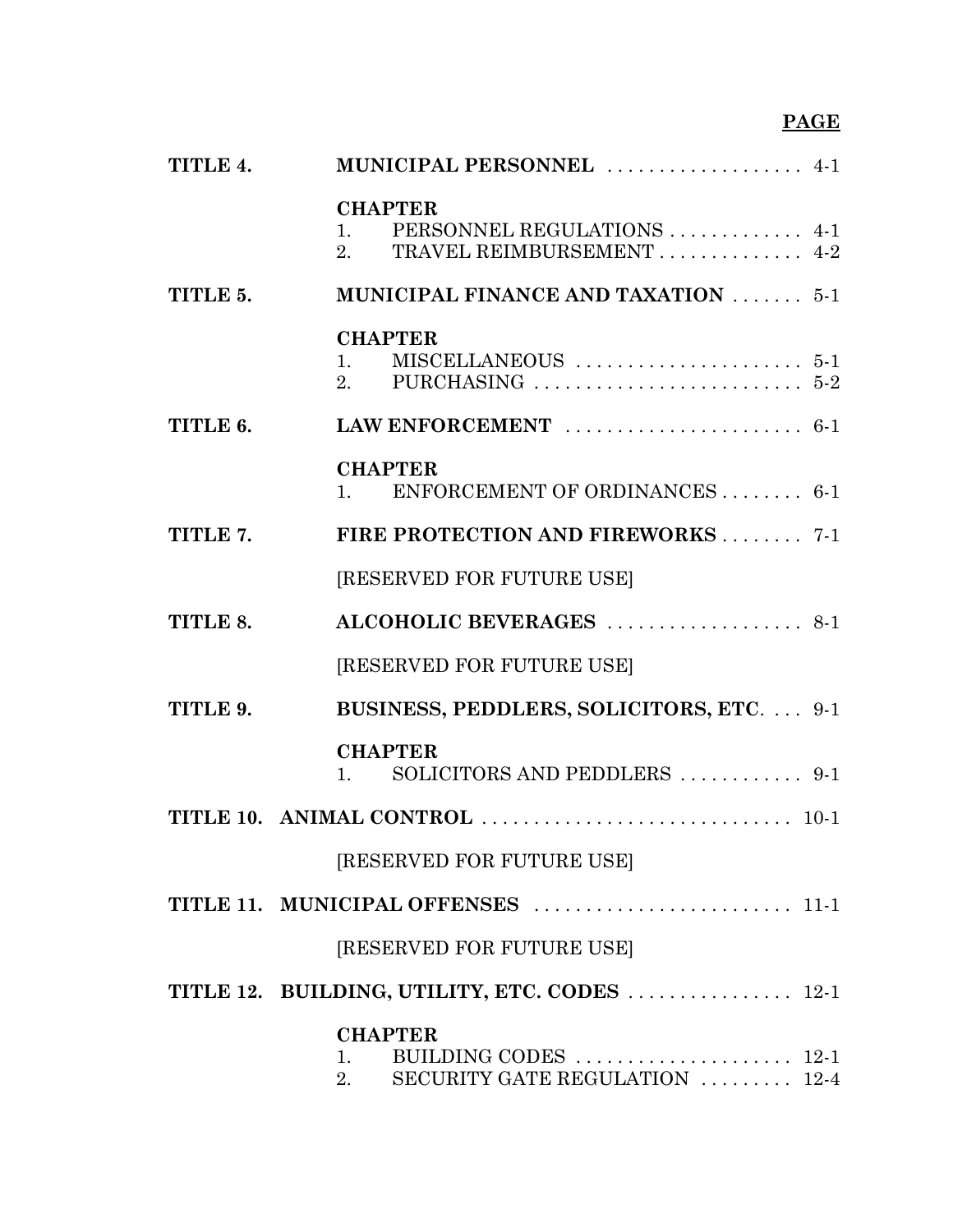#### **PAGE**

| <b>TITLE 13. PROPERTY MAINTENANCE REGULATIONS</b> 13-1                                                                                                                                                                                                                                                                                                                                      |
|---------------------------------------------------------------------------------------------------------------------------------------------------------------------------------------------------------------------------------------------------------------------------------------------------------------------------------------------------------------------------------------------|
| <b>CHAPTER</b><br>OVERGROWN AND DIRTY LOTS AND GENERAL<br>1.<br>PROPERTY MAINTENANCE STANDARDS . 13-1<br>2.<br>3. JUNKED VEHICLES  13-12<br>4. TEMPORARY STORAGE UNITS  13-14                                                                                                                                                                                                               |
| TITLE 14. ZONING AND LAND USE CONTROL  14-1                                                                                                                                                                                                                                                                                                                                                 |
| <b>CHAPTER</b><br>ZONING ORDINANCE  14-1<br>1.<br>BOARD OF ZONING APPEALS  14-48<br>2.<br>3.<br>PLANNING COMMISSION  14-63<br>FILMING REGULATIONS $\ldots \ldots \ldots \ldots 14-65$<br>$\overline{4}$ .<br>5.<br>FLOODPLAIN ZONING ORDINANCE  14-87<br>6.<br>WIRELESS TOWERS AND ANTENNAS 14-120<br>7.<br>SHORT-TERM RENTALS  14-130<br>8.<br>TREE MANAGEMENT AND PROTECTION 14-132<br>9. |
| TITLE 15. MOTOR VEHICLES, TRAFFIC AND PARKING  15-1                                                                                                                                                                                                                                                                                                                                         |
| <b>CHAPTER</b><br>2. SKATEBOARDING AND ROLLERBLADING 15-3<br>3. SPEED LIMITS $\dots \dots \dots \dots \dots \dots \dots \dots \dots \dots \dots \dots \dots \dots$                                                                                                                                                                                                                          |
| TITLE 16. STREETS AND SIDEWALKS, ETC.  16-1                                                                                                                                                                                                                                                                                                                                                 |
| <b>CHAPTER</b><br>1.<br>2.                                                                                                                                                                                                                                                                                                                                                                  |
| TITLE 17. REFUSE AND TRASH DISPOSAL  17-1                                                                                                                                                                                                                                                                                                                                                   |
| <b>CHAPTER</b><br>$\mathbf{1}_{\cdot}$                                                                                                                                                                                                                                                                                                                                                      |
|                                                                                                                                                                                                                                                                                                                                                                                             |
| [RESERVED FOR FUTURE USE]                                                                                                                                                                                                                                                                                                                                                                   |